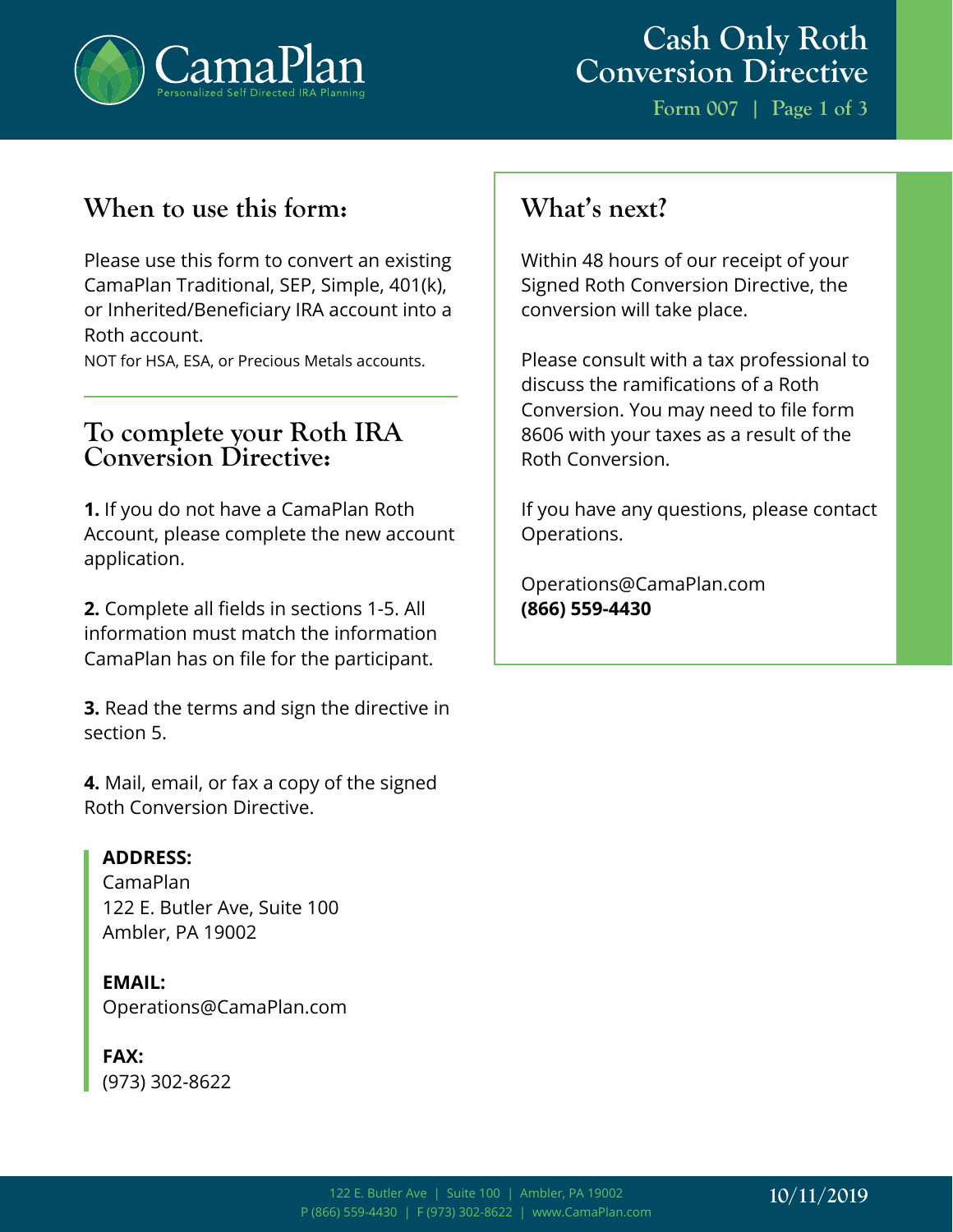

# **Cash Only Roth Conversion Directive**

**Form 007 | Page 2 of 3**

# **1. Participant Details**

Participant Legal Name

## Address

| <b>Street</b>        |                                    |            |  |  |
|----------------------|------------------------------------|------------|--|--|
| City                 |                                    |            |  |  |
| State                |                                    | <b>ZIP</b> |  |  |
|                      |                                    |            |  |  |
| Soc. Sec. No.        |                                    |            |  |  |
| $\sim$ $\sim$ $\sim$ | $\sim$ $\sim$ $\sim$ $\sim$ $\sim$ |            |  |  |

Date of Birth Phone

# **2. Current Account Details**

CamaPlan Account Number (to be converted)

The account to be converted to a Roth IRA is CURRENTLY a

Traditional IRA

SEP IRA

Simple IRA (Must be open a minimum of 2 years)

Employer-Sponsored Account (401(K) or qualified plan)

# **3. Conversion Instructions**

Choose a conversion destination.

| <b>Create NEW Roth IRA Account</b>     |
|----------------------------------------|
| (attach CamaPlan Roth IRA application) |

Convert to EXISTING Roth IRA Account Account Number

#### Conversion Amount

Full Conversion (choose one option below) I authorize CamaPlan to close the existing account upon conversion. I wish to keep the existing account open (accounts kept open will have a balance of \$1.00 and will incur no annnual fees if the balance remains at \$1.00) Partial Cash Conversion Convert the following amount in CASH to the Roth IRA Account \$ (accounts without assets will incur a \$50 annual fee if their cash balance is below

# **4. Witholding Election**

\$4,000)

The distributions you receive from your Individual Retirement Account established at this institution are subject to Federal income tax witholding unless you elect not to have witholding apply. You may elect not to have witholding apply to your distribution payments by completing the "Witholding Election" in section 3 of this form. If you do not complete the "Witholding Election" section by the date your distribution is scheduled to begin, Federal income tax will be witheld from the amount withdrawn at a minimum rate of 10%. If you elect not to have witholding apply to your distribution payments, or if you do not have enough Federal income tax witheld from your distribution, you may be responsible for payment of estimated tax. You may incur penalties under the estimated tax rules if your witholding and estmated tax payments are not sufficient.

# **10/11/2019**